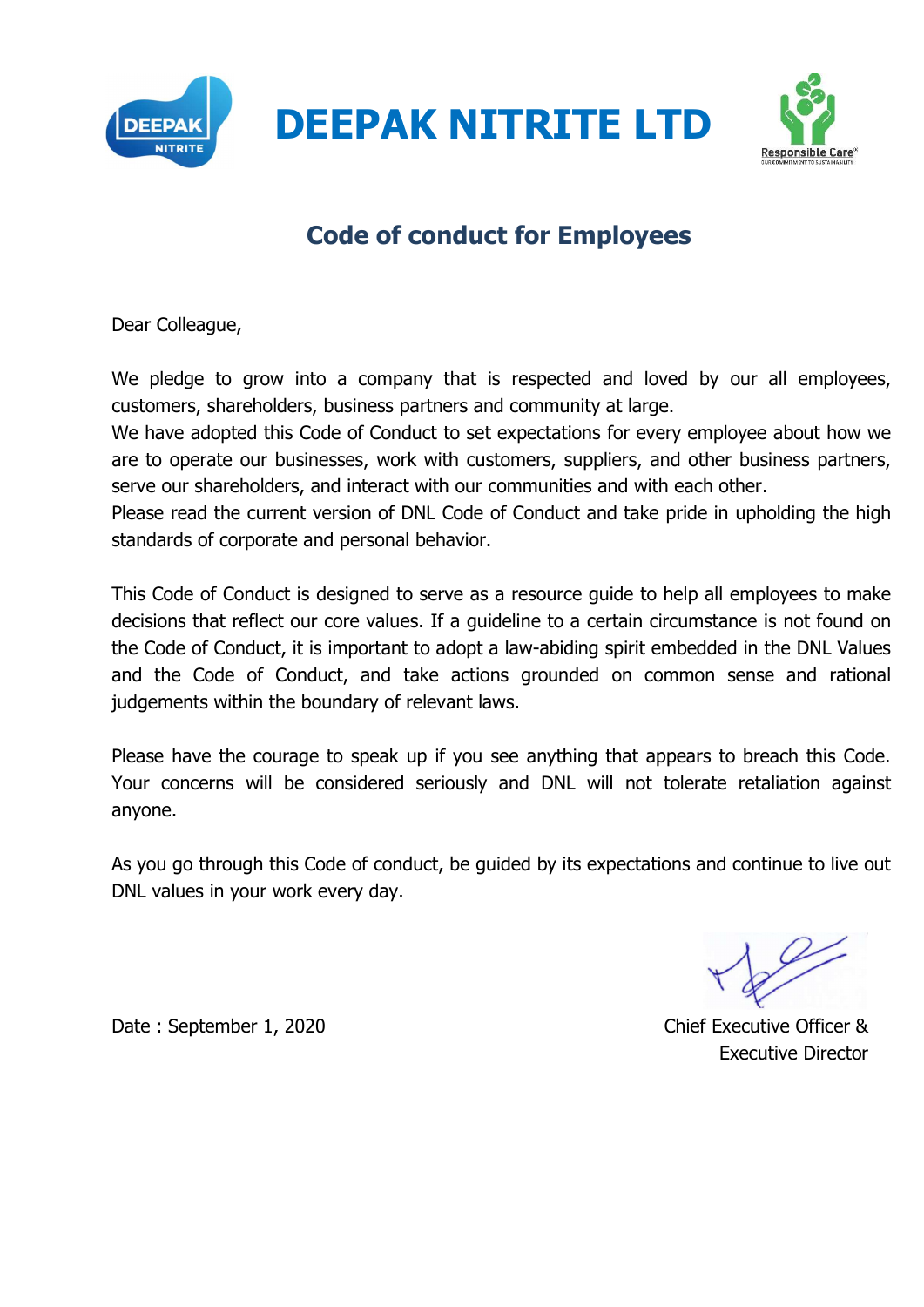

1.0 OUR VALUES

## Code of Conduct for Employees

| 1.0 <sub>1</sub> | <b>OUR VALUES</b>                                                                                                                                                                                                                                                                                                                                                                                                                                                                                                                                                                                                                                |
|------------------|--------------------------------------------------------------------------------------------------------------------------------------------------------------------------------------------------------------------------------------------------------------------------------------------------------------------------------------------------------------------------------------------------------------------------------------------------------------------------------------------------------------------------------------------------------------------------------------------------------------------------------------------------|
|                  | <b>Innovativeness</b><br>Disruptive ideas and innovation. Driving not just product ideas but also innovation in terms of<br>processes and employee engagement. Thus, maximizinggrowth.                                                                                                                                                                                                                                                                                                                                                                                                                                                           |
|                  | <b>Agility</b><br>Change is constant. To respond to change and deliver results rapidly in this dynamic world.                                                                                                                                                                                                                                                                                                                                                                                                                                                                                                                                    |
|                  | Responsiveness<br>We don't just respond, we give solutions, and we take responsibility towards employees,<br>customers and all other stakeholders.                                                                                                                                                                                                                                                                                                                                                                                                                                                                                               |
|                  | Performance Driven<br>Deep category insights for opportunity spotting and delivering solutions. Rewarding<br>performance across verticals, thereby setting examples ofleadership.                                                                                                                                                                                                                                                                                                                                                                                                                                                                |
|                  | Ownership<br>Everyone is a leader. Everyone is a team member. Everyone takes equal responsibility for<br>company's growth. Where the vision becomes not just the company goal but the individual goal<br>as well.                                                                                                                                                                                                                                                                                                                                                                                                                                |
| 2.0              | <b>INTRODUCTION - QUESTIONS AND ANSWERS</b>                                                                                                                                                                                                                                                                                                                                                                                                                                                                                                                                                                                                      |
| 2.1              | Why do we have a Code of Conduct?                                                                                                                                                                                                                                                                                                                                                                                                                                                                                                                                                                                                                |
|                  | Code of Conduct ('CoC', 'Code') brings together the most important policies and rules that apply<br>to Deepak Nitrite Limited ('DNL', 'the Company') and all subsidiaries (including Deepak Phenolics<br>Limited 'DPL'), its employees including employees in the Senior Management cadre.<br>These are set of regulations, policies, principles and guidelines which help the Company to<br>convert its vision and values into everyday conduct. Code tells us how we should work at DNL<br>and how we are expected to interact with our stakeholders.<br>Code aims to help us maintain a lawful, honest and ethical environment throughout the |
|                  |                                                                                                                                                                                                                                                                                                                                                                                                                                                                                                                                                                                                                                                  |
|                  | Company.                                                                                                                                                                                                                                                                                                                                                                                                                                                                                                                                                                                                                                         |
| 2.2              | To whom do the rules and policies of this Code apply?                                                                                                                                                                                                                                                                                                                                                                                                                                                                                                                                                                                            |
|                  | The policies, rules and guidelines in this CoC apply to all employees/associates, including<br>contractual employees of DNL and its subsidiaries.                                                                                                                                                                                                                                                                                                                                                                                                                                                                                                |
| 2.3              | What is the basis for all of these policies?                                                                                                                                                                                                                                                                                                                                                                                                                                                                                                                                                                                                     |
|                  | This Code has some policies which are internal to DNL, but all our employees are expected to<br>comply with all applicable government laws, rules and regulations, even if they are not<br>specifically mentioned in this CoC.                                                                                                                                                                                                                                                                                                                                                                                                                   |
| 2.4              | What if I have questions about this Code?                                                                                                                                                                                                                                                                                                                                                                                                                                                                                                                                                                                                        |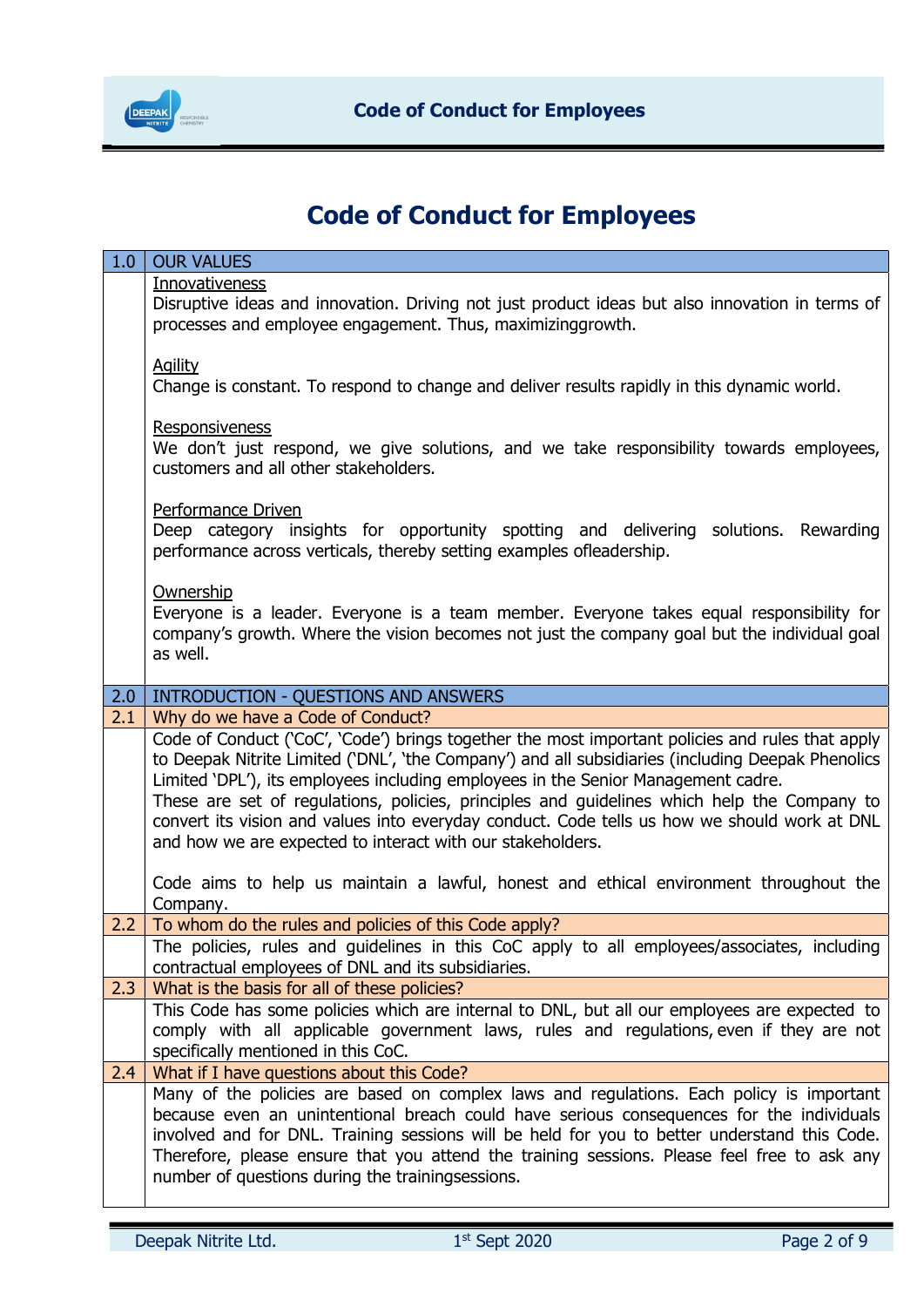

| 2.5 | What should I do after reading this CoC?                                                                                                                                                                                                                                                                                                                                                                                                                                                                                                                                                                                                                                                                                                                                                                                                                                                  |
|-----|-------------------------------------------------------------------------------------------------------------------------------------------------------------------------------------------------------------------------------------------------------------------------------------------------------------------------------------------------------------------------------------------------------------------------------------------------------------------------------------------------------------------------------------------------------------------------------------------------------------------------------------------------------------------------------------------------------------------------------------------------------------------------------------------------------------------------------------------------------------------------------------------|
|     | Please read it carefully, making sure you understand every section. Once you have read the<br>Code, please fill in the completion self-certification on the intranet.                                                                                                                                                                                                                                                                                                                                                                                                                                                                                                                                                                                                                                                                                                                     |
| 2.6 | What am I required to do, if I am aware of a breach of any rule?                                                                                                                                                                                                                                                                                                                                                                                                                                                                                                                                                                                                                                                                                                                                                                                                                          |
|     | It is your responsibility to report any breach of policy or rule, law, regulation of which you<br>become aware. To do this, follow the steps in the 'Whistle Blow Policy' being issued separately.                                                                                                                                                                                                                                                                                                                                                                                                                                                                                                                                                                                                                                                                                        |
| 2.7 | Will reporting a breach of any rule or policy, in any way jeopardize my job?                                                                                                                                                                                                                                                                                                                                                                                                                                                                                                                                                                                                                                                                                                                                                                                                              |
|     | Our policies are designed to protect anyone who, in good faith, reports a breach of this Code.<br>Any attempt of retaliation would not only breach DNL's policy, but could also be against the law,<br>and will be addressed accordingly.                                                                                                                                                                                                                                                                                                                                                                                                                                                                                                                                                                                                                                                 |
| 2.8 | Is this Code all-inclusive?                                                                                                                                                                                                                                                                                                                                                                                                                                                                                                                                                                                                                                                                                                                                                                                                                                                               |
|     | In addition to the policies in this Code, DNL has other important policies in place that relate<br>particularly to certain aspects of its business, such as detailed financial, employee-related,<br>production, sales and marketing policies and procedures. This CoC has to be read in conjunction<br>with those policies and procedures. If you would like to see any of DNL's other policies, please<br>consult your manager or your HR Manager.                                                                                                                                                                                                                                                                                                                                                                                                                                      |
| 3.0 | COMPLIANCE WITH LAWS, RULES AND REGULATIONS                                                                                                                                                                                                                                                                                                                                                                                                                                                                                                                                                                                                                                                                                                                                                                                                                                               |
|     | DNL is committed to comply with all the local laws of the country. There are also laws of other<br>countries that may apply to DNL operations inside and outside India.<br>Although, you are not expected to know the details of all the laws that govern DNL's<br>business in every jurisdiction, but you are expected to understand those applicable to your<br>duties. You need to understand the regulatory environment in which the Company operates. Do<br>seek advice from your manager when in doubt.<br>DNL's ethical standards are based on obeying both the letter and spirit of the law. Therefore,<br>you are always expected to conduct your business affairs with honesty, integrity and good<br>judgment.                                                                                                                                                                 |
| 3.1 | <b>BRIBERY AND CORRUPTION</b>                                                                                                                                                                                                                                                                                                                                                                                                                                                                                                                                                                                                                                                                                                                                                                                                                                                             |
|     | We have a 'zero tolerance' policy towards bribery and corruption. In adherence with the anti-<br>bribery and anti-corruption laws enacted by the government and the regulatory authorities, all<br>employees and those representing DNL, including agents, consultants and other third parties,<br>shall not, directly or indirectly, offeror receive any illegal or improper payments, benefits that<br>are intended or perceived to give or obtain, undue favours for the conduct of business.                                                                                                                                                                                                                                                                                                                                                                                          |
| 3.2 | <b>FRAUD</b>                                                                                                                                                                                                                                                                                                                                                                                                                                                                                                                                                                                                                                                                                                                                                                                                                                                                              |
|     | Fraud is intentional deception or illegal, unethical, dishonest, or improper conduct that could<br>result in gain, profit or advantage to an employee or harm or loss to the Company or another<br>party. Engaging in fraud is a fundamental breach of our core value of care and integrity and the<br>Company treats it as a most serious breach of Code of Conduct. Fraud can occur in part of the<br>company, in many ways, employees must protect the company's assets and to this end,<br>employees must not commit any fraud or be complicit and report any suspected or attempted<br>fraud, unexplained disappearance of funds or assets, or other suspected criminal activity. All<br>cases of fraud will be investigated, recovery of losses arising will be pursued and disciplinary<br>procedures fully enforced against employees engaged in or complicit in fraudulent acts. |
| 3.3 | <b>MONEY LAUNDERING</b>                                                                                                                                                                                                                                                                                                                                                                                                                                                                                                                                                                                                                                                                                                                                                                                                                                                                   |
|     | Money laundering is the process of hiding illegal funds, or making them look as though they are<br>legitimate, or using legitimate funds to finance/support crime or terrorism.                                                                                                                                                                                                                                                                                                                                                                                                                                                                                                                                                                                                                                                                                                           |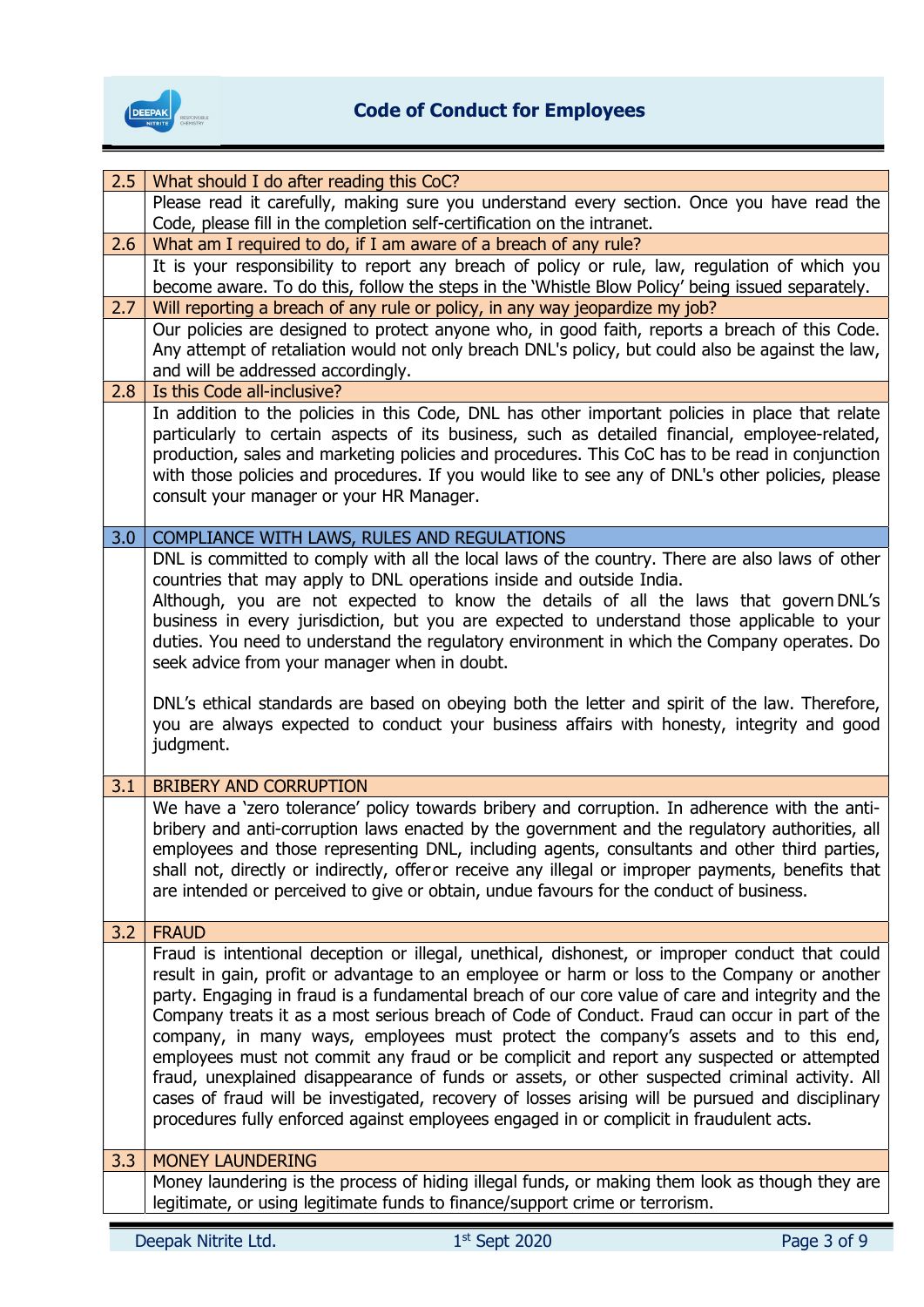

|     | The Company cannot be used as a vehicle for any money laundering activities and will co-<br>operate fully with any investigation conducted by regulatory authorities involving potential<br>money laundering by an Employee, officer, or director of the Company.                                                                                 |
|-----|---------------------------------------------------------------------------------------------------------------------------------------------------------------------------------------------------------------------------------------------------------------------------------------------------------------------------------------------------|
|     | Employees are advised to:<br>a) never become involved in money laundering,<br>b) act diligently to prevent Company's products and services from being used to further money<br>laundering and/or finance/support crime or terrorism, and<br>c) report any suspicious activity of money laundering.                                                |
| 3.4 | <b>ANTICOMPETITIVE PRACTICES</b>                                                                                                                                                                                                                                                                                                                  |
|     | We respect competition laws in all the markets in which we are active. We support the<br>development and operation of competitive open markets and the liberalization of trade and<br>investment in each country and market in which it operates.                                                                                                 |
|     | Employees of DNL shall not enter into any activity constituting anti-competitive behavior such as<br>abuse of market dominance, collusion, participation in cartels or inappropriate exchange of<br>information with competitors.                                                                                                                 |
|     | We collect competitive information only in the normal course of business and obtain the same<br>through legally permitted sources and means.                                                                                                                                                                                                      |
|     | The Company stands for fair and undistorted competition. The Company expects its employees<br>to refrain from taking part in agreements or concerted practices with other companies that<br>restrict competition or breach anti-trust laws.                                                                                                       |
|     |                                                                                                                                                                                                                                                                                                                                                   |
| 3.5 | COMPLIANCE WITH SECURITIES LAWS AND INSIDER TRADING                                                                                                                                                                                                                                                                                               |
|     | Law stipulates that we publicly disclose certain important information about the Company, such<br>as sales, earnings and significant acquisitions, regulatory matters and other material events.<br>When we publicly disclose this information, it is our responsibility to do so in fair, complete,<br>accurate, timely and understandable ways. |
|     | Employees may find out important information about DNL before it is released tothe public. It is<br>every employee's responsibility to keep non-public information confidential. If employees have<br>important information that has not been disclosed to the public, they are not allowed to:                                                   |
|     | a) Buy or sell DNL stock or "put" or "call" options on DNL stock,<br>b) Disclose the non-public information to family, friends or any other personoutside the                                                                                                                                                                                     |
|     | Company,<br>c) Recommend to family, friends or others that they buy or sell DNL's stock or "put" or "call"<br>options on DNL's stock.                                                                                                                                                                                                             |
|     | Complying with securities laws, employees of DNL shall not buy or sell securities of any other<br>company using important non-public information they have learned while performing their<br>duties. Employees are required to read and understand the Code of Prevention of Insider<br>Trading of DNL.                                           |
| 3.6 | POLITICAL AND RELIGIOUS AFFLIATIONS                                                                                                                                                                                                                                                                                                               |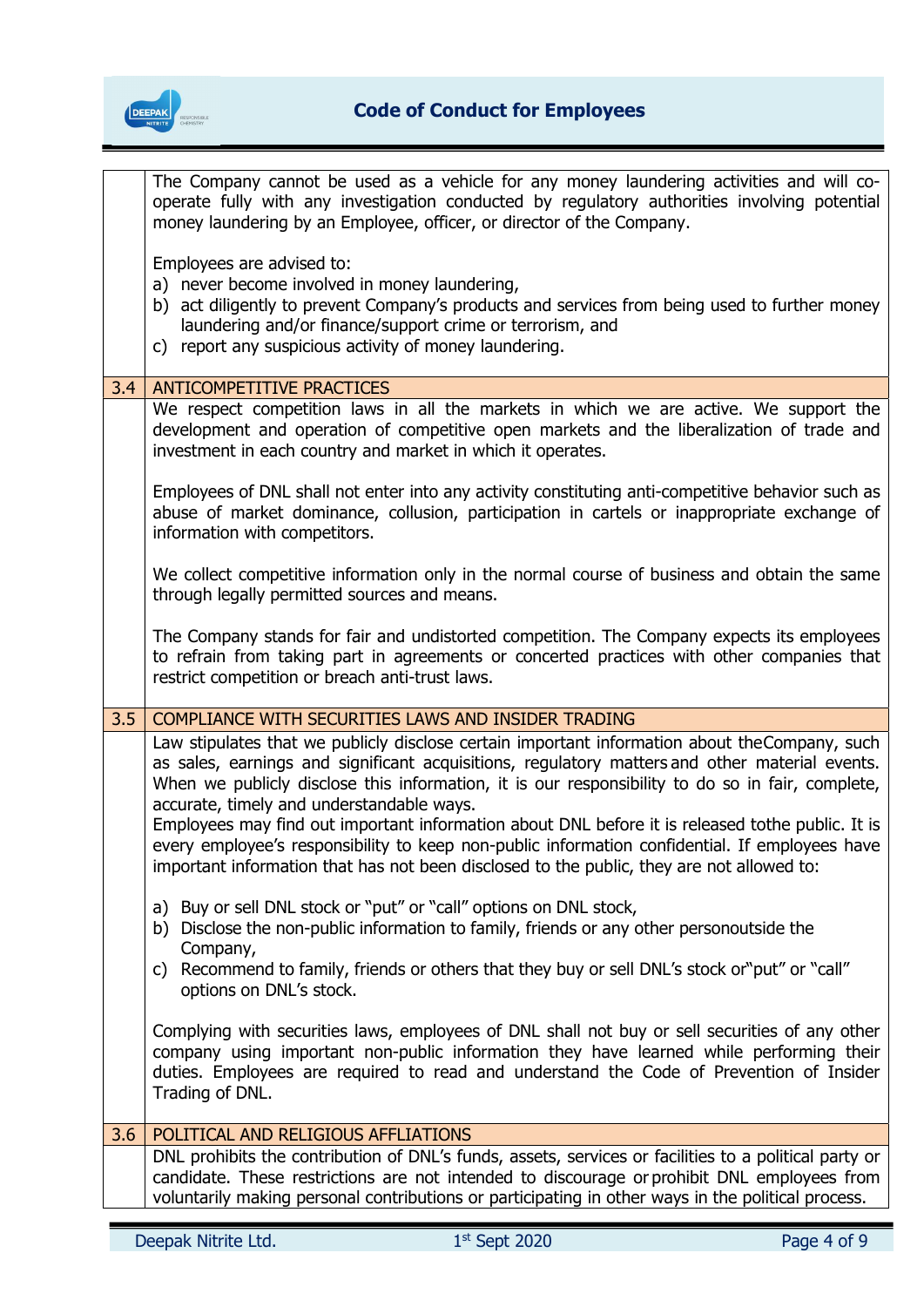

┱

 $\mathbf I$ 

|     | However, this must be done on employees own time and at own expense. We will not<br>compensate or reimburse employees or directors for any political contribution.                                                                                                                                                                                                                                                                                                                                                                                                                                                                                                                             |
|-----|------------------------------------------------------------------------------------------------------------------------------------------------------------------------------------------------------------------------------------------------------------------------------------------------------------------------------------------------------------------------------------------------------------------------------------------------------------------------------------------------------------------------------------------------------------------------------------------------------------------------------------------------------------------------------------------------|
|     | We encourage our employees to participate in their communities, which may include religious<br>activities. However, you must not use company funds or resources, or request for company<br>reimbursement, for personal religious activities.                                                                                                                                                                                                                                                                                                                                                                                                                                                   |
|     | At no time, by your appearance or by your action, it should appear that your participation in<br>political or religious activity is on behalf of DNL.                                                                                                                                                                                                                                                                                                                                                                                                                                                                                                                                          |
|     | No DNL's funds, assets, services or facilities of any kind will be contributed to any foreign<br>organization, political party official, political candidate, governmental organization or charity,<br>directly or through an intermediary, without advance approval from MD of DNL.                                                                                                                                                                                                                                                                                                                                                                                                           |
| 3.7 | <b>Child &amp; Forced Labour</b>                                                                                                                                                                                                                                                                                                                                                                                                                                                                                                                                                                                                                                                               |
|     | DNL does not accept any form of forced labour or child labour within the Company.<br>It condemns any form of exploitation or discrimination and strictly complies with legal<br>regulations. If you become aware of any non-compliance you are duty bound to immediately<br>report the same to your manager or through the whistle blow mechanism.                                                                                                                                                                                                                                                                                                                                             |
| 4.0 | <b>INTERNAL WORK CULTURE</b>                                                                                                                                                                                                                                                                                                                                                                                                                                                                                                                                                                                                                                                                   |
| 4.1 | EQUAL OPPORTUNITY AND HARASSMENT FREE WORKPLACE                                                                                                                                                                                                                                                                                                                                                                                                                                                                                                                                                                                                                                                |
|     | DNL is an equal opportunity employer and makes employment decisions on the basis of merit.<br>We follow principles of diversity and inclusion. We view diversity as personal and cultural<br>differences, as well as different work and life experiences. Inclusion is our approach of<br>promoting diversity.<br>We maintain a healthy, safe and productive work environment, free from discrimination and<br>harassment based on race, colour, religion, gender, marital status, sexual orientation,<br>nationality, genetic characteristics, disability, age, or<br>any other factors that are unrelated to our legitimate business interests and have been made<br>unlawful by local laws. |
|     | We extend this commitment to all aspects of the employees, including compensation policy,<br>promotions, benefits, transfers, training, education, terminations and social and recreational<br>programs.                                                                                                                                                                                                                                                                                                                                                                                                                                                                                       |
|     | We expect all our managers, heads of departments to be part of this commitment personally<br>and lead by example in the way they practice and enforce the principles that guide our<br>approach to equal opportunities and harassment free workplace.                                                                                                                                                                                                                                                                                                                                                                                                                                          |
| 4.2 | <b>SEXUAL HARASSMENT</b>                                                                                                                                                                                                                                                                                                                                                                                                                                                                                                                                                                                                                                                                       |
|     | We are committed to creating a safe work environment that is free from any form of sexual<br>harassment of women at workplace. To redress complaints of sexual harassment and matters<br>related to it, an "Internal Committee" is constituted at each location. The details of the<br>committee are notified to all covered persons at the location (workplace).                                                                                                                                                                                                                                                                                                                              |
|     | Sexual harassment may occur not only where a person uses sexual behavior to control,<br>influence or affect the career, salary or job of another person, but also between co-workers. It<br>may also occur between our employee and someone thatemployee deals with in the course of                                                                                                                                                                                                                                                                                                                                                                                                           |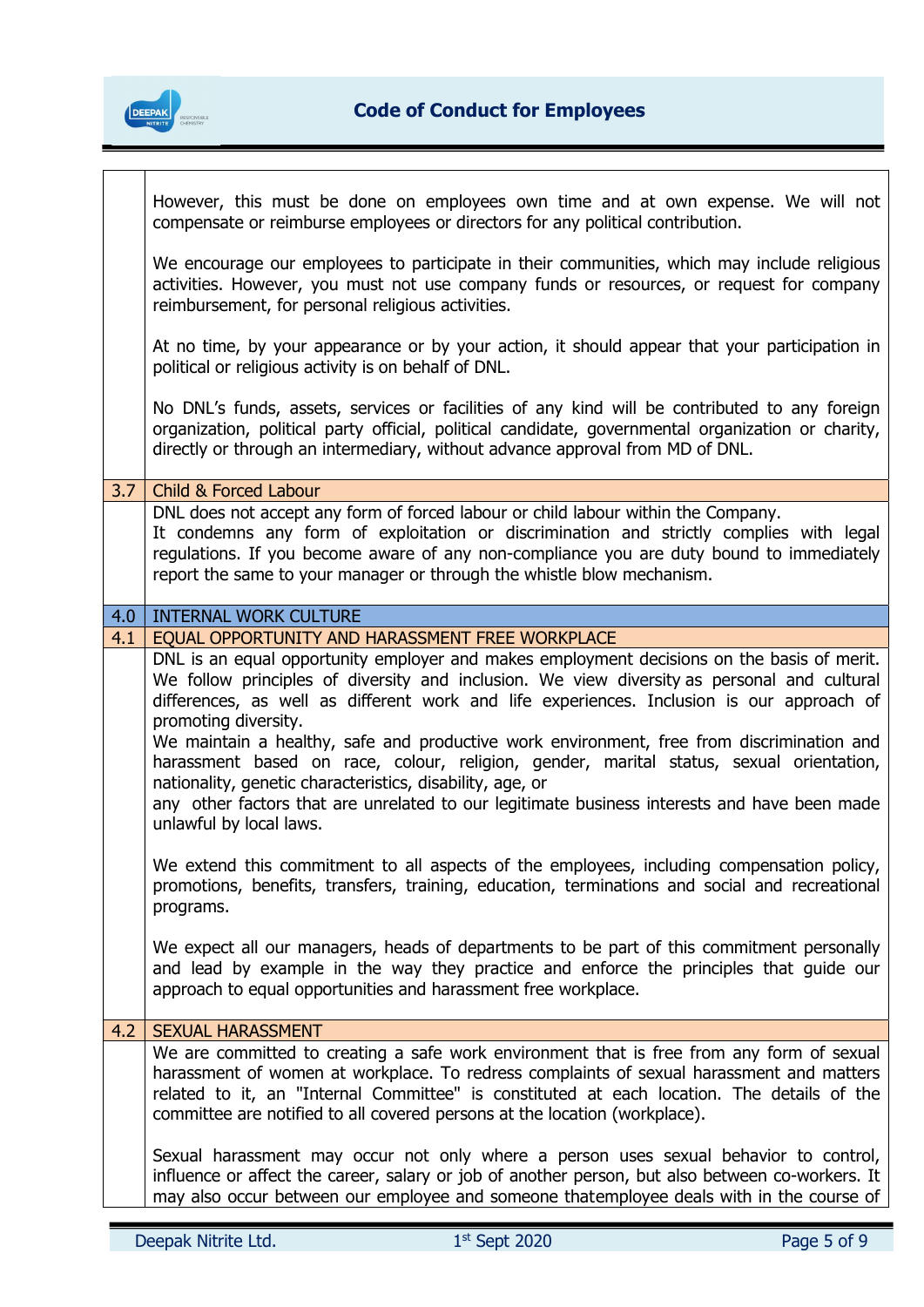

|     | his/her work who is not employed by the Company.                                                                                                                                                                                                                                                                                                                                                                                                                                                                                                                                                                                                                                                                                                                                                      |
|-----|-------------------------------------------------------------------------------------------------------------------------------------------------------------------------------------------------------------------------------------------------------------------------------------------------------------------------------------------------------------------------------------------------------------------------------------------------------------------------------------------------------------------------------------------------------------------------------------------------------------------------------------------------------------------------------------------------------------------------------------------------------------------------------------------------------|
|     | We do not tolerate sexual advances, actions or comments, or jokes, or any othercomments or<br>conduct that in any way creates, encourages or permits sexually offensive or intimidating work<br>environment.                                                                                                                                                                                                                                                                                                                                                                                                                                                                                                                                                                                          |
|     |                                                                                                                                                                                                                                                                                                                                                                                                                                                                                                                                                                                                                                                                                                                                                                                                       |
| 4.3 | ENVIRONMENT, HEALTH AND SAFETY<br>We conduct our business giving priority to measures which ensure safe and healthy working<br>conditions for every employee. We firmly believe that Environment, Health and Safety at<br>workplace, is not only to eliminate the incidence of work-related injuries, diseases, fatalities,<br>disaster and loss of DNL'sassets but also ensuring achievement of a high level of occupational<br>environment, health and safety performance through proactive approaches to enhance the well-<br>being of the employee and society, at large.                                                                                                                                                                                                                         |
| 4.4 | WHISTLE BLOWING AND REPORTING VIOLATIONS                                                                                                                                                                                                                                                                                                                                                                                                                                                                                                                                                                                                                                                                                                                                                              |
|     | You may come across a situation that appears to be in violation of our principles as set out in<br>this Code of Conduct, our policies, or the law. In such an instance, it is the duty of each one of<br>you to bring such concern to the Company's attention.<br>To address these concerns, we have set up Whistle blow and complaint resolution mechanism.<br>This mechanism enables you to confidentially and anonymously report concerns. It also ensures<br>fair investigations and effective remediation, where necessary.                                                                                                                                                                                                                                                                      |
| 4.5 | <b>NON RETALIATION</b>                                                                                                                                                                                                                                                                                                                                                                                                                                                                                                                                                                                                                                                                                                                                                                                |
|     | We adhere to 'No retaliation policy'. To be able to raise concerns anonymously provides<br>confidentiality to the whistle blower. There will be no retaliation against an employee or                                                                                                                                                                                                                                                                                                                                                                                                                                                                                                                                                                                                                 |
|     | business partner who, in good faith, voices their concern.                                                                                                                                                                                                                                                                                                                                                                                                                                                                                                                                                                                                                                                                                                                                            |
| 5.0 | <b>INTERACTION WITH OUTSIDE WORLD</b>                                                                                                                                                                                                                                                                                                                                                                                                                                                                                                                                                                                                                                                                                                                                                                 |
| 5.1 | <b>CONFLICT OF INTEREST</b>                                                                                                                                                                                                                                                                                                                                                                                                                                                                                                                                                                                                                                                                                                                                                                           |
|     | It is the responsibility of every Employee to work in the best interest of DNL. Any conflict,<br>between what is in the best interest of DNL and your own personal relationships and interest<br>should be avoided at all times. If anyone feels that a situation may arise in near future which<br>could be perceived as 'conflict of interest', then the employee must make a written declaration<br>to the Company Secretary.                                                                                                                                                                                                                                                                                                                                                                      |
|     | Any kind of conflict of interest can have adverse effect on reputation of DNL andmar your own<br>standing amongst your colleagues, our customers and suppliers. It is not possible to enumerate<br>all possible conflicts of interest in this document, but some common examples are given below<br>for your guidance.                                                                                                                                                                                                                                                                                                                                                                                                                                                                                |
|     | a) Accepting fees, commissions or any other personal benefit for any reason including even in<br>personal capacity from any person or business involved in any transaction with DNL.<br>b) Soliciting or accepting money for your personal benefit of any amount from a current or<br>potential supplier, customer or competitor of DNL.<br>Having a financial or management interest (as an employee or director) in enterprises<br>C)<br>belonging to customers, suppliers, competitors or any other enterprises that you know or<br>could reasonably believe have a business relationship with DNL.<br>d) Accepting an offer to participate, through a special allocation of shares, or otherwise<br>receiving terms or benefits not generally available to the publicin an offering of securities |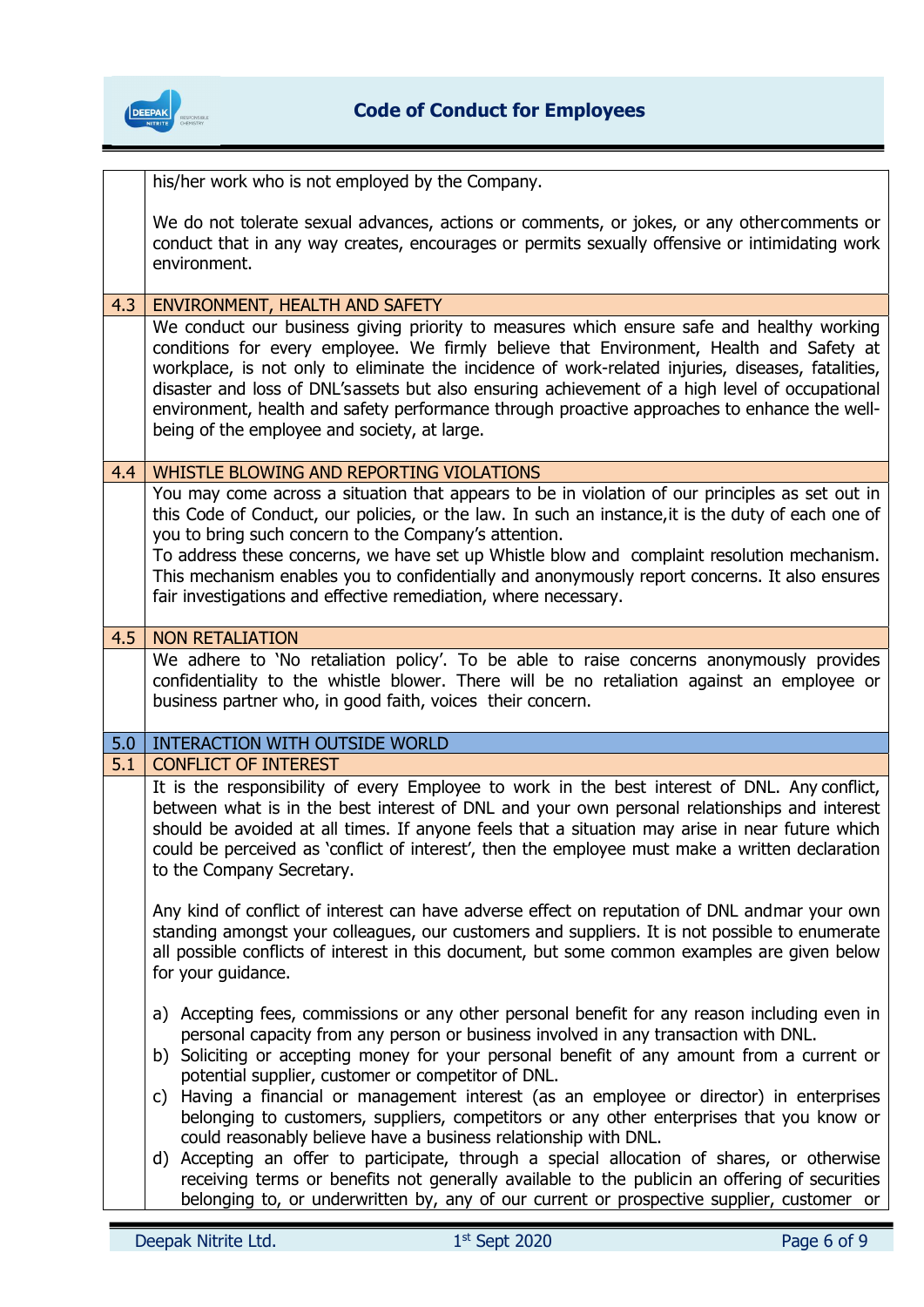

competitor. This also applies to any firm that provides or may provide investment banking, financial advisory, underwriting or other similar services to DNL, or any other entity with which DNL has a business relationship. e) Except for normal banking transactions with financial institutions, borrowing from or lending money to anyone in a business relationship with us, including customers, suppliers or competitors (or fellow employees, other than in occasional nominal amounts). f) Engaging in business with or acting as a customer or supplier of DNL, other than in your ordinary role as an employee. g) Competing with DNL. h) Arranging or facilitating any business transaction between any of your relatives and DNL or between any of your relatives and any customer or supplier of DNL. i) Maintaining concurrent employment with DNL and any other organization or providing freelance services to other companies without obtaining prior approval from DNL. j) Facilitating a known conflict with one of our suppliers or customers or with a government official by, for example, making a payment to an individual when you know the funds would go to his or her employer or making a payment to the government official, when such payment is not permitted under applicable laws. 5.2 GIFT AND ENTERTAINMENT A gift is anything of value and includes cash and non-cash items which are given or received through direct or indirect means. Entertainment includes and is not limited to meals, entertainment, alcohol, invitations to recreational events, hospitality, etc. As a general principle, giving, offering or receiving of gifts and entertainment is not allowed. This should be especially kept in mind when a real or perceived attempt is being made to influence an action in exchange for the gift or entertainment. It is expected of us to follow the guidelines defined in the Gifts and Entertainment Policy and understand what are permissible gifts, exclusions and exceptions, and the process to be followed. 5.3 CONFIDENTIALITY, INTELLECTUAL PROPERTY & INFORMATION SECURITY We prohibit our employees from accessing, collecting, storing, processing, or sharing DNL's intellectual property or confidential business information without proper authorization. Intellectual property includes copyrights, patents, trademarks, product and package designs, brand names and logos, research and development, inventions and trade secrets. You are, at all times are expected to take precautions to protect DNL's intellectual property and confidential business information. Unauthorized use or dissemination of confidential business information to an unintended recipient can cause significant harm to our business or reputation. You should avoid talking about or sharing information about these things in public places. Any suspected theft of intellectual property or unauthorized disclosure of, or access to, our confidential information should be immediately reported to one's manager or through whistle blow mechanism.

If you receive another party's proprietary information, even inadvertently, you must exercise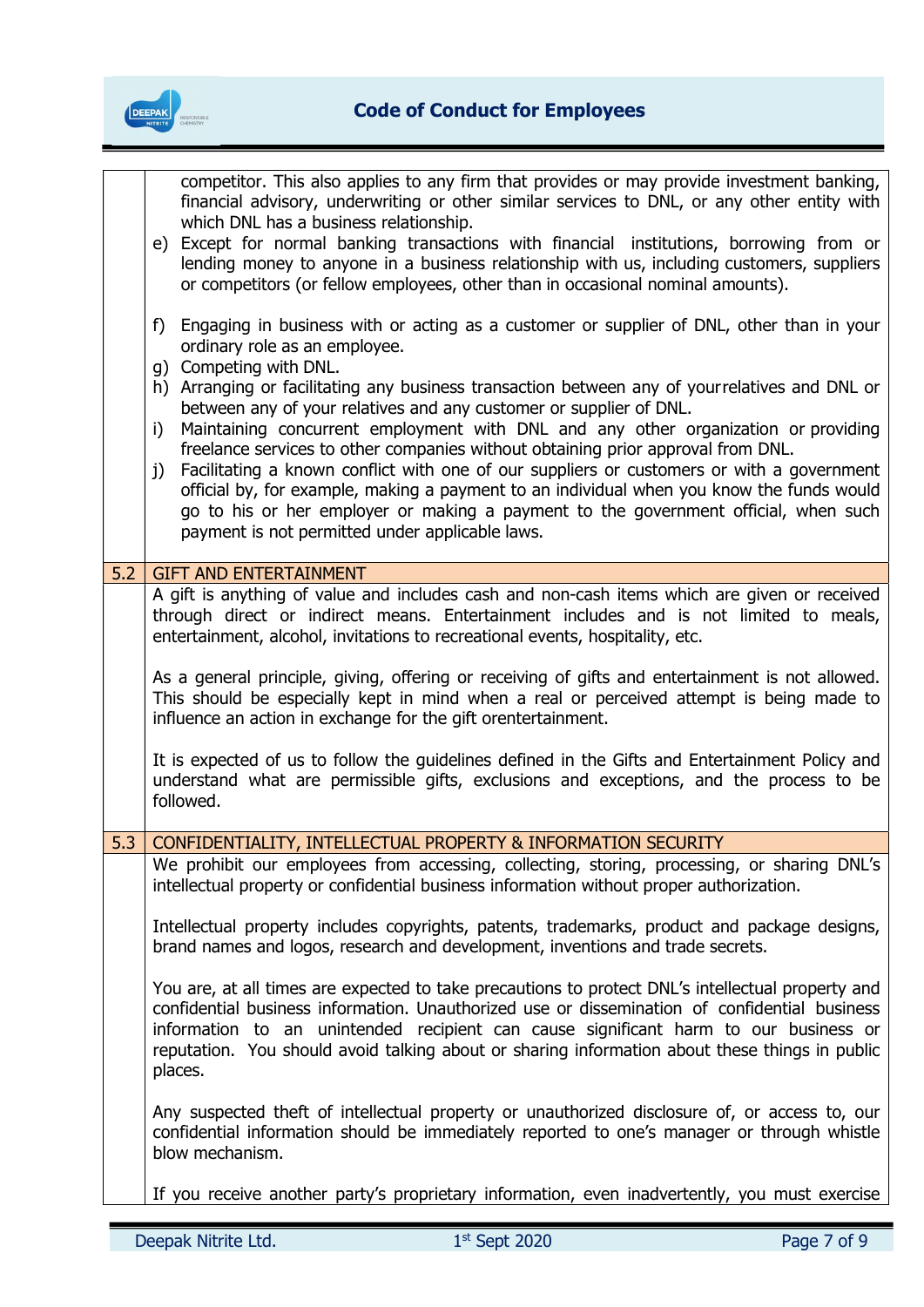

|     | caution to prevent any accusation that DNL misappropriated or misused the information. For<br>example, you should avoid receiving or usingconfidential information owned by others unless<br>(a) you are clearly authorized todo so, and<br>(b) an authorized confidentiality agreement is in place between DNL and the other party or<br>parties.                                                                                                                                                                                                                                                                                                                                                                                                                                    |
|-----|---------------------------------------------------------------------------------------------------------------------------------------------------------------------------------------------------------------------------------------------------------------------------------------------------------------------------------------------------------------------------------------------------------------------------------------------------------------------------------------------------------------------------------------------------------------------------------------------------------------------------------------------------------------------------------------------------------------------------------------------------------------------------------------|
| 5.4 |                                                                                                                                                                                                                                                                                                                                                                                                                                                                                                                                                                                                                                                                                                                                                                                       |
|     | <b>MEDIA AND COMMUNICATIONS</b><br>We have officially designated spokespersons to communicate publicly on behalf of the Company<br>in order to ensure professional, consistent, legally compliant, and honest responses to requests<br>from the media, analysts and investors.                                                                                                                                                                                                                                                                                                                                                                                                                                                                                                        |
|     | You will not comment or provide documents or information to members of the news media or<br>post on the internet or otherwise publicly share information regarding matters pertaining to<br>our business, or any other internal matter, unless designated as official spokesperson by the<br>Company. This is applicable to all media exchanges, whether it is 'on the record', 'off the<br>record', unattributed, anonymous or 'background' information.                                                                                                                                                                                                                                                                                                                             |
|     | You need to remember that when you speak on public issues or in a public forum, you do so as<br>an individual, and you should not give the appearance of speaking or acting on DNL's behalf.                                                                                                                                                                                                                                                                                                                                                                                                                                                                                                                                                                                          |
|     | This particularly attains more importance with the rise of social networking media. You should<br>at all times be aware that such services are increasingly being monitored by clients, colleagues<br>and regulators alike.                                                                                                                                                                                                                                                                                                                                                                                                                                                                                                                                                           |
| 5.5 | OFF DUTY CONDUCT                                                                                                                                                                                                                                                                                                                                                                                                                                                                                                                                                                                                                                                                                                                                                                      |
|     | Your private life is very much your own. However, your conduct outside duty hours can impact<br>the reputation and business interests of the Company. We, thus, expect all our employees to be<br>law abiding and moral citizens even during off duty. You should be guided by your values and<br>the Code of Conduct in all your activities. Any inappropriate off duty conduct, should not in any<br>wayrepresent or appear to represent DNL.                                                                                                                                                                                                                                                                                                                                       |
| 5.6 | DUTY TOWARDS CUSTOMERS AND THIRD PARTIES                                                                                                                                                                                                                                                                                                                                                                                                                                                                                                                                                                                                                                                                                                                                              |
|     | We are committed to the fundamental principles of human rights, labor rights, the environment<br>and the fight against corruption in all our operations, which also include our Customers,<br>Suppliers and other third parties. We treat our Customers and our third parties as business<br>partners and expect the same level of integrity, honesty and ethical behavior from them as they<br>can expect from us.                                                                                                                                                                                                                                                                                                                                                                   |
| 6.0 | PROTECTING DNL                                                                                                                                                                                                                                                                                                                                                                                                                                                                                                                                                                                                                                                                                                                                                                        |
| 6.1 | <b>ACCURATE FINANCIAL REPORTING</b>                                                                                                                                                                                                                                                                                                                                                                                                                                                                                                                                                                                                                                                                                                                                                   |
|     | Accurate financial records are essential to all our operations and their compliance with laws on<br>accounting, taxation, filings, public disclosures and other important obligations. We endeavour<br>to maintain complete and accurate financial records that fairly represent the condition and<br>results of the Company. Financial integrity helps us maintain the trust and confidence built with<br>shareholders, governments, customers, suppliers, employees and other stakeholders.<br>Even though multiple controls are in place to protect and preserve our financial integrity, it is<br>the responsibility of each one of you, regardless of title or function, to follow our policies and<br>procedures that involve Company funds and reporting of financial results. |